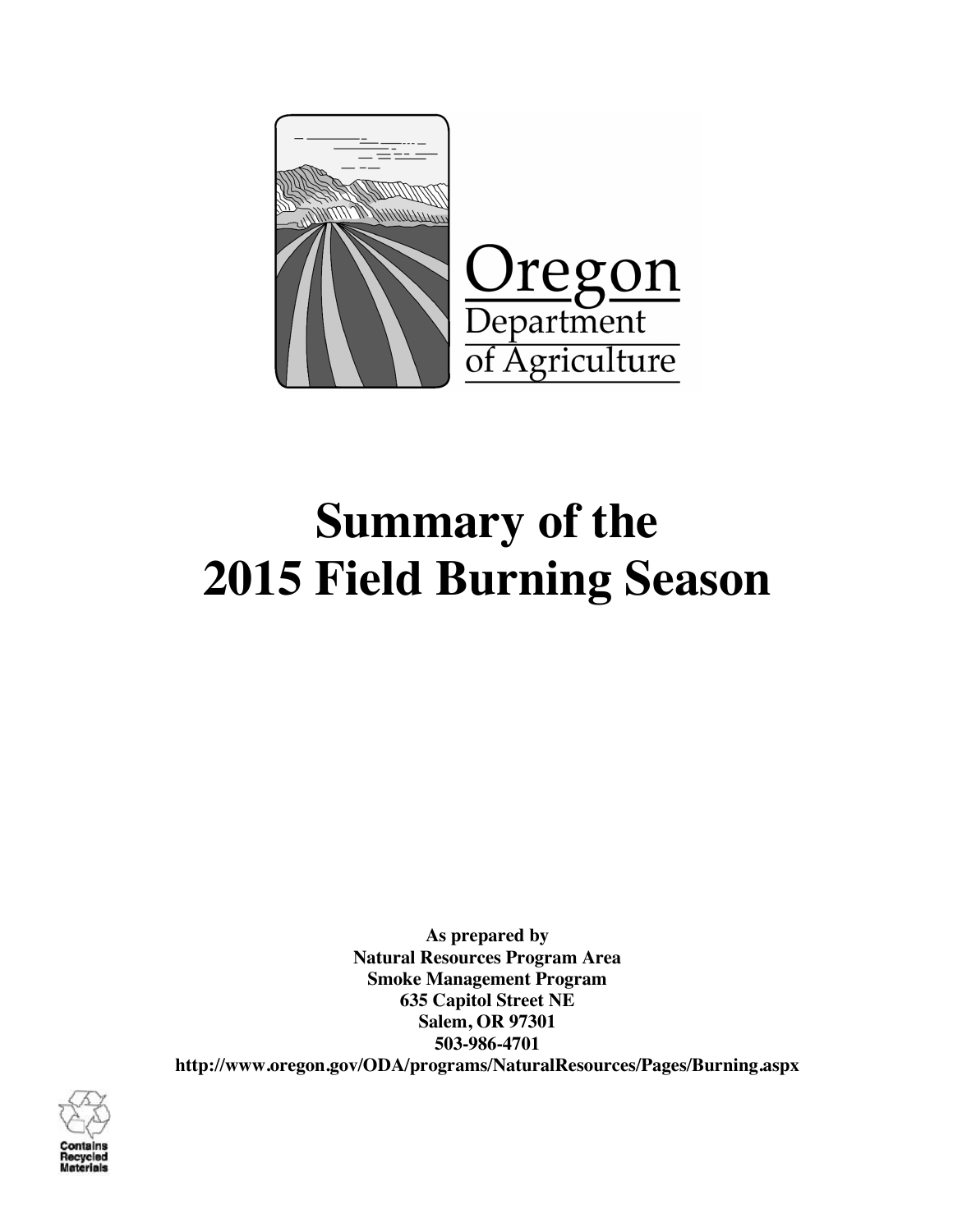In compliance with the Americans with Disabilities Act, this publication will be made available in alternate formats upon request.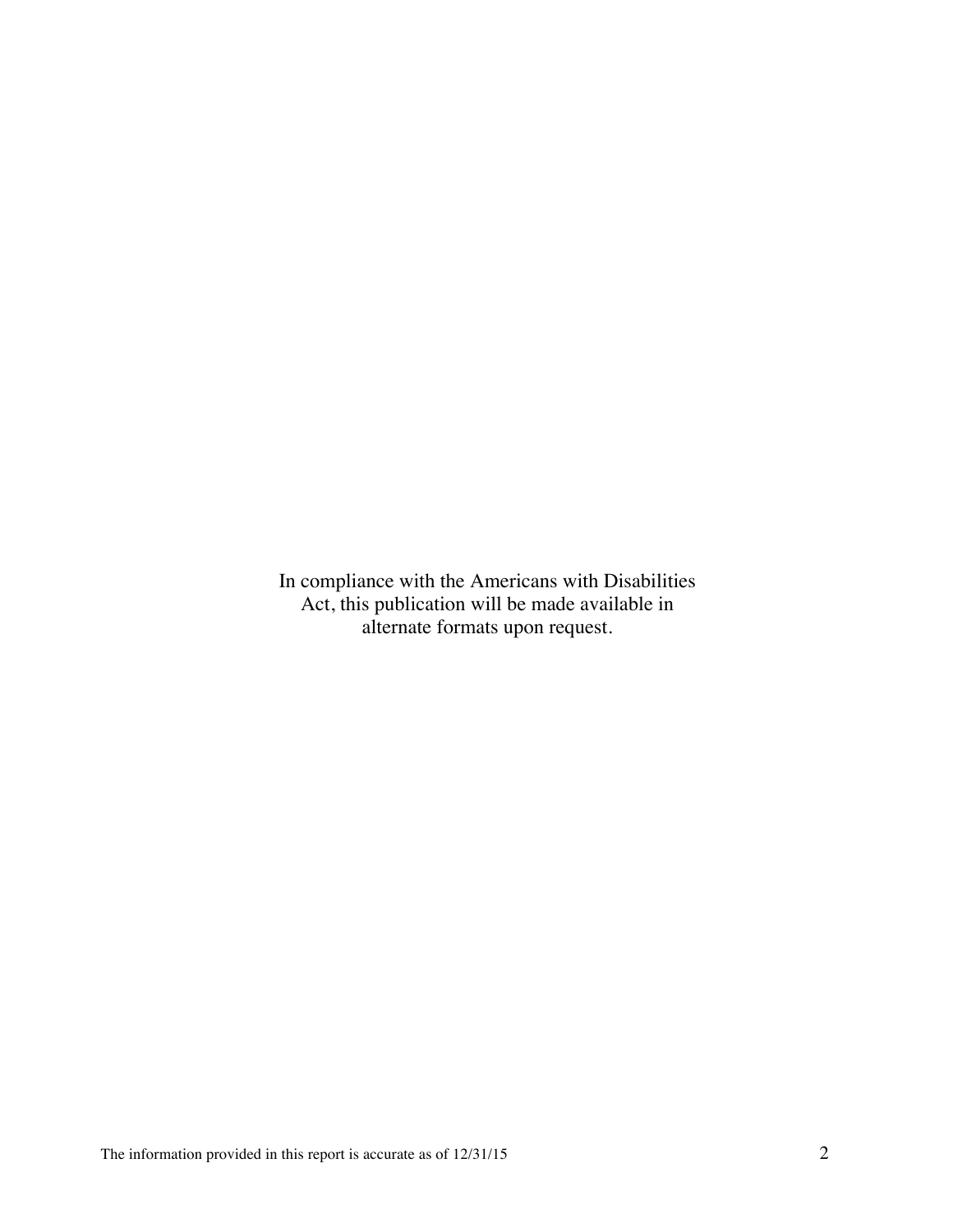# **Summary of the 2015 Field-Burning Season**

# **Prepared By The Oregon Department of Agriculture Natural Resources Program Area Smoke Management Program**

## **1. Introduction**

This summary is prepared annually by the Oregon Department of Agriculture (ODA) Smoke Management Program staff to report the statistics for each field-burning season.

In 2015, two air quality-measuring devices (in addition to existing devices) were placed in Mill City and Detroit at the beginning of the field-burning season. The data from these devices assist ODA in evaluating field burning strategies and any impacts caused by field burning and will help improve operational efficiency in the future

#### **2. Weather Discussion - Prepared by the Oregon Department of Forestry Weather Office**

Predicting weather patterns that will promote the lifting and evacuation of smoke out of the Willamette Valley, and away from populated areas, is a primary objective of the Smoke Management Program. There are usually only a few days each summer with "excellent" ventilation conditions. Days with "marginal-to-good" ventilation conditions must be efficiently utilized to not only keep smoke impacts to a minimum, but also provide burning opportunities.

After a warm start to spring, the **April through June** period was warmer and drier than average. Beginning in late **May**, several heat waves brought temperatures between 10 and 15 degrees higher than seasonal averages. Below-average snowpack, the lowest "peak" snowpack recorded on April 1 in state history, prompted early requests for drought declarations by the governor for 20 of 36 counties in Oregon before the end of spring.

As many agricultural products began to ripen and be harvested in late **June**, there were several periods of exceptionally warm weather, with Salem recording a high temperature of 90°F or greater on six of the first nineteen days of summer (See Figure 1). That same period was generally dry with no significant rainfall in the Willamette Valley (See Figure 2).

Starting in **July** the upper-level ridge over the Great Basin weakened enough by July 7 to allow for the burning of the first fields of the season. There were 34 acres burned with no registered smoke impacts and no complaints received. July 8 had lower mixing heights until later in the afternoon, as an upper-level ridge over the Columbia River produced sinking air aloft with neutral flow over the Cascades; this precluded any smoke from being able to ventilate out of Willamette Valley. After waiting for a brief window of favorable winds and mixing conditions to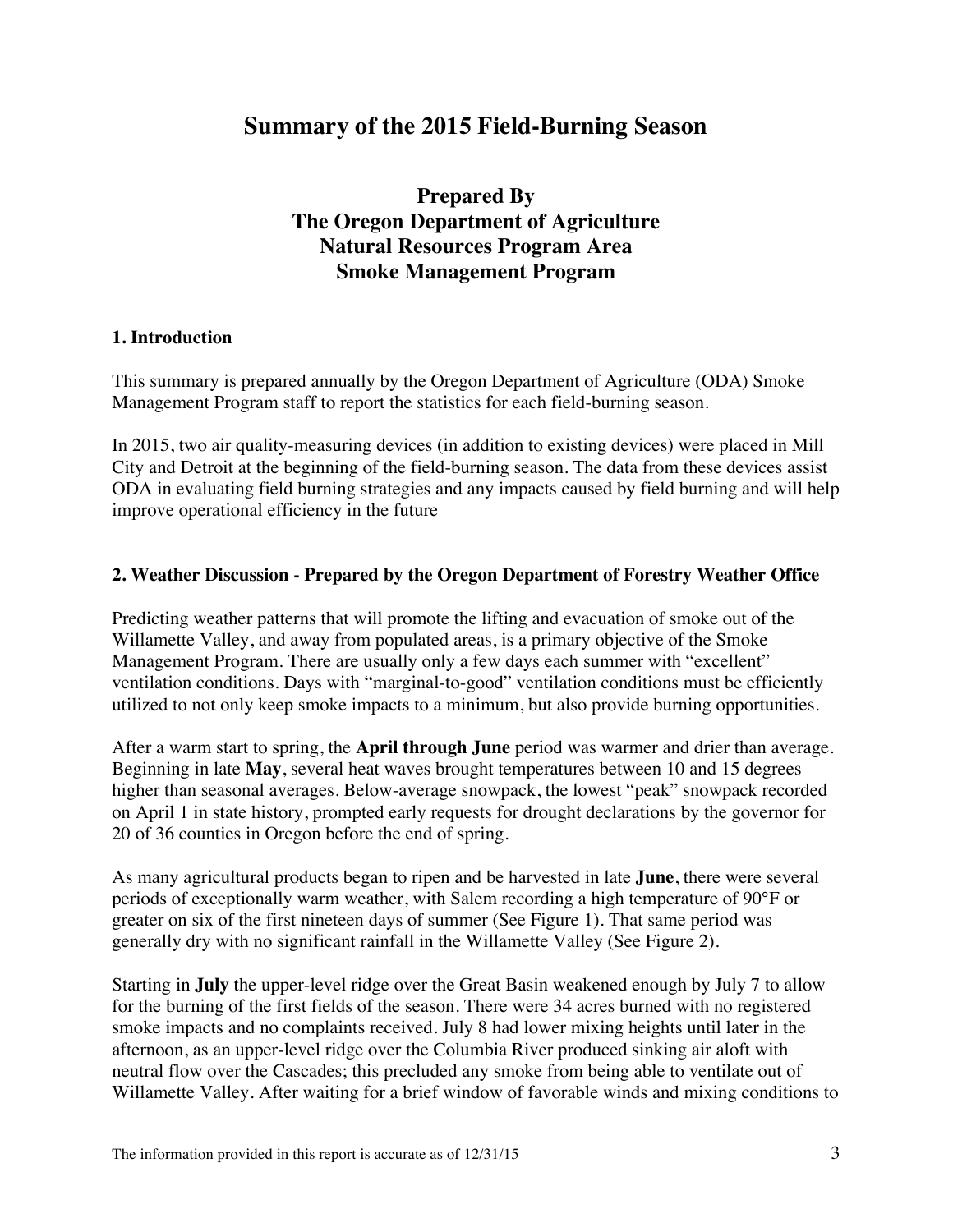arrive, the next burning opportunity came just ahead of a cool upper-level trough on Friday, July 10, with 65 acres burned in the afternoon hours near Sublimity. Some down mixing of the plume occurred, halting further burning, but no smoke impacts were registered and no complaints were received.

After a mostly cloudy weekend with very light rainfall across the Willamette Valley, more burning was performed on Monday, July 13; 433 acres were burned near Silverton, with no smoke impacts registered and no complaints received.

With an upper-level trough moving across the northwest on Tuesday, July 14, surface winds became more northerly under a steady onshore flow with another day of excellent mixing conditions. A mild afternoon sea breeze with northwesterly winds allowed for some test fires and small-acreage burning of fields near Lyons; 65 acres were field burned and no complaints were received.

Similar conditions set up again the following day, on July 15. An upper-level trough swung across the northern Willamette Valley, providing excellent ventilation with steady northwesterly winds. This allowed 743 acres to be burned, including two "critical problem" fields located near schools. No smoke impacts were registered and seven complaints were received.

A moderate marine push overnight brought moisture into the Willamette Valley early on July 16 and was followed by another weak upper-level trough that passed across the Silverton Hills in the late afternoon. Two small test fires totaling 11 acres determined that conditions were not favorable for open field burning. There were no impacts or complaints receive.

The upper-level ridge was displaced as a strong upper-level trough sunk south from Canada on July 17 and offshore gradients developed. Combined with breezy northeasterly flow and a warming, drying atmosphere, no open field burning was accomplished.

A weak ridge sat over Oregon the weekend of July 18-19, positioned west of the Cascades on Saturday before being forced east on Sunday. The dry air and very warm temperatures continued to help get fields ready for open field burning on Monday, July 20. An upper-level trough approached from the Pacific Ocean producing onshore flow with west-by-northwesterly surface winds and excellent mixing conditions. There were 581 acres burned, with one hour of Light Impact recorded in Lyons and one hour of Light Impact recorded in Mill City. There were six complaints received. Field burning ended early that afternoon, as winds and low humidity hovered just outside of State Fire Marshal Burn-Ban criteria.

A decaying frontal boundary pushed into the Willamette Valley mid-day on July 21, promoting mixing of the atmosphere while causing the onshore gradients to wash out west of the Cascades. This prevented burning opportunities from developing in spite of some late heating of the atmosphere once the clouds scattered out.

Marginal conditions persisted into July 22, when weak upper-level troughs passing over western Oregon failed to dislodge a stubborn surface ridge extending eastward across Salem. There were 22 acres of "preparatory" burning accomplished without any complaints received.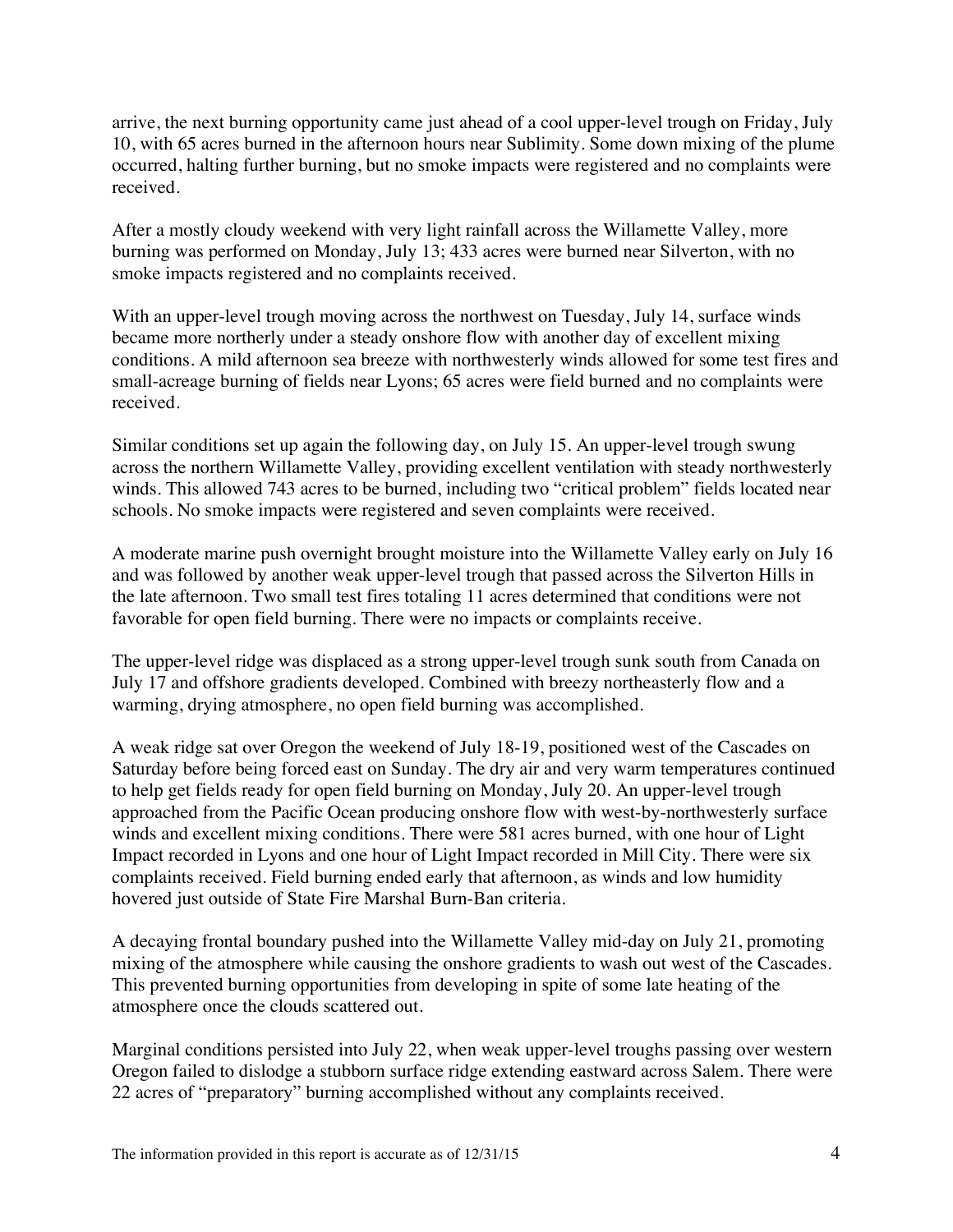As the ridge off the coast of Oregon was weakened and pushed further south than anticipated, July 23 provided an additional day of open field burning opportunities. A northwesterly onshore flow for most of the day with southwesterly flow aloft allowed for 565 acres of preparatory and open field burning to occur successfully, with the elevated smoke being kept aloft after a mild sea breeze arrived generating no smoke impacts and two complaints.

The weather on Friday, July 24, developed as a very favorable open field-burning day. With southwesterly flow and excellent mixing conditions, 2,211 acres of preparatory and open field burning were conducted. There were no impacts recorded and fifteen complaints were received.

The week ended with a total of 3,379 acres being field burned with no smoke impacts registered.

A high-pressure system in the Pacific began to rebuild over the Northwest, weakening the air above as the warm air in the Willamette Valley significantly increased temperatures. Monday, July 27 saw a brief period of marginal open field burning opportunities, allowing 45 acres of preparatory burning to be accomplished before humidity dropped too low and winds began to turn northeasterly. No impacts were recorded and two complaints were received.

A persistent weather pattern locked into place for the rest of the week, with a heat wave across western Oregon pushing daytime temperatures over 100 degrees in many places, with very low humidity and stiff offshore winds meeting State Fire Marshal Burn-Ban criteria for field burning from Tuesday through Friday afternoons. Thursday, July 30 set a new daily record temperature of 105° Fahrenheit in Salem and was officially the hottest day of the year to date for the Mid-Willamette Valley region. Before the area of high-pressure in the upper atmosphere would weaken and shift east into Idaho, offshore gradients with poor mixing conditions would persist into the first weekend of August.

The week of **August** 3 through August 10 was one of increasing burning opportunities, peaking on the afternoon of Friday, August 7. On August 4, 47 acres were open burned in test fires in the late afternoon hours ahead of a mild sea breeze. The following day on August 5, 16 acres of preparatory burning were accomplished as the marine air required several hours of direct sunlight to begin mixing out. Only one compliant was received during these two days of burning.

August 6 saw favorable conditions develop briefly, allowing 35 acres of preparatory burning to occur in the mid-afternoon hours ahead of a well-developed sea breeze. No impacts or complaints were received.

Friday, August 7 provided almost optimal field burning conditions as a surface trough passed through southern Washington. The morning hours brought partly cloudy skies with west-tosouthwesterly winds into the Silverton Hills. Winds began to shift more northwesterly soon after preparatory burning was completed giving way to open field burning. There were 1,377 acres burned under a steady northwest wind from the surface up to the top of the mixed layer, but unexpected gusty winds initially caused impacts in Lyons and Mill City that evening, before dissipating smoke at ground level. There were seven complaints filed, with three hours of Light Impacts registered in Lyons, and two hours of Light Impacts, and one hour of Moderate Impact in Mill City.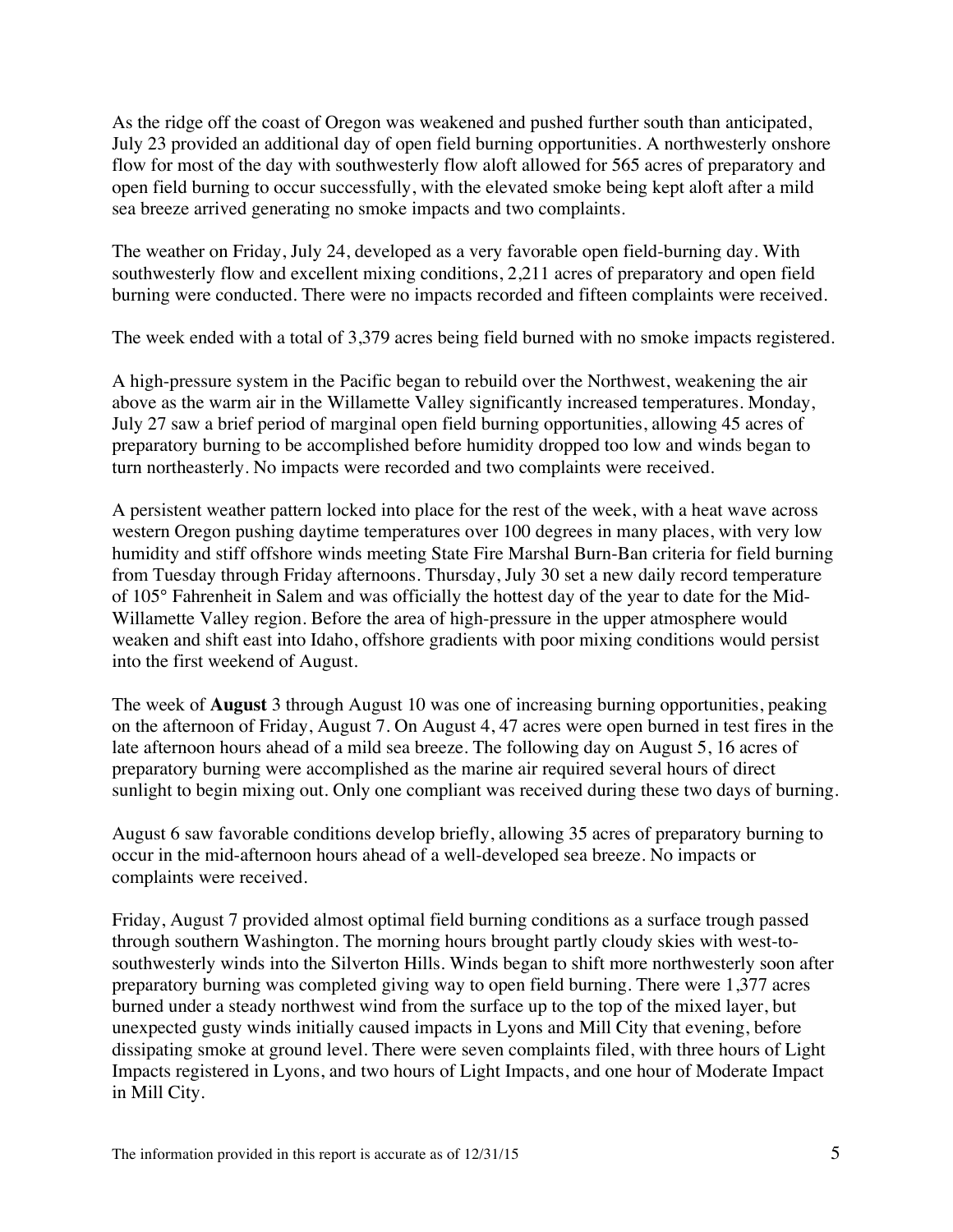August 10 through August 17 saw another period of warmer temperatures with limited open field burning opportunities. On August 12, 172 acres were burned ahead of an afternoon sea breeze with southwesterly winds. Shifting winds caused ambient wildfire smoke in the upper atmosphere to begin down mixing. Heavy smoke from a hay barn fire in Lebanon significantly contributed smoke intrusions that persisted overnight and into the next day. Lyons, reported twelve hours of Moderate Impacts and two hours of Light Impacts before air quality returned to normal levels after sunrise on August 13. Detroit, reported twelve hours of Light Impact with four hours of Moderate Impact in the early morning hours of August 13. Mill City saw the most protracted smoke intrusion, with twelve hours of Moderate Impacts beginning after sunset on August 12 and eleven hours of Light Impacts on August 13. Complaints received on August 12 totaled eighteen. There were 30 acres burned on August 13 by the Sublimity Fire Department for a multi-department training event with no impacts or complaints received.

August 17 through August 24 saw two shorter periods of warm weather with strong marine pushes in between limited open field burning opportunities. The only burning for the week took place on Thursday, August 20, after the first marine push brought clouds into Willamette Valley; 67 acres of preparatory burning was accomplished, with some down mixing observed in the plume that halted any further burning. There were six complaints received. There was one hour of Moderate Impacts in both Lyons and Mill City. The second warming period began early in the weekend, before onshore flow returned Sunday, August 23.

There was no field burning the week of August 23-30 in the Silverton Hills. A stationary area of high pressure was positioned between the Oregon coast and the Willamette Valley, preventing enough onshore flow to properly evacuate smoke if burning were to take place. As meteorological autumn approached the Pacific Northwest Friday, August 28 saw a significant change in the weather pattern. An unusually powerful cyclone developed out in the Pacific Ocean near Oregon, sending a weak band of rain showers onshore before sunrise. Wetting rains did not occur over the Silverton Hills, but wind direction shifted to become more southerly ahead of a cold front that passed in the early morning hours of August 29 with isolated thundershowers and wetting rains throughout the Willamette Valley.

On Monday, August 31, the Silverton Hills were under the influence of a cooling onshore flow. This was the second drying day in a row, with partly cloudy skies allowing a fair amount of daytime heating to occur. A test fire showed favorable results, allowing open field burning to commence for the rest of the afternoon; 691 acres were completed ahead of a weak cold front with two complaints received and no impacts were registered.

Tuesday, **September** 1 marked the arrival of meteorological autumn and proved to be a very favorable day for open field burning. Open field burning began after noon and continued uninterrupted for several hours. There were 2,487 acres successfully burned with no smoke impacts and six complaints received. The upper-level trough near the Canadian coast that had kept Oregon under onshore flow began to shift closer to Washington on Wednesday, September 2, bringing wetting rains again early in the day. Scattered showers and even isolated thunderstorms would persist until the upper-level disturbance finally exited to the south Friday evening, ahead of the Labor Day Weekend.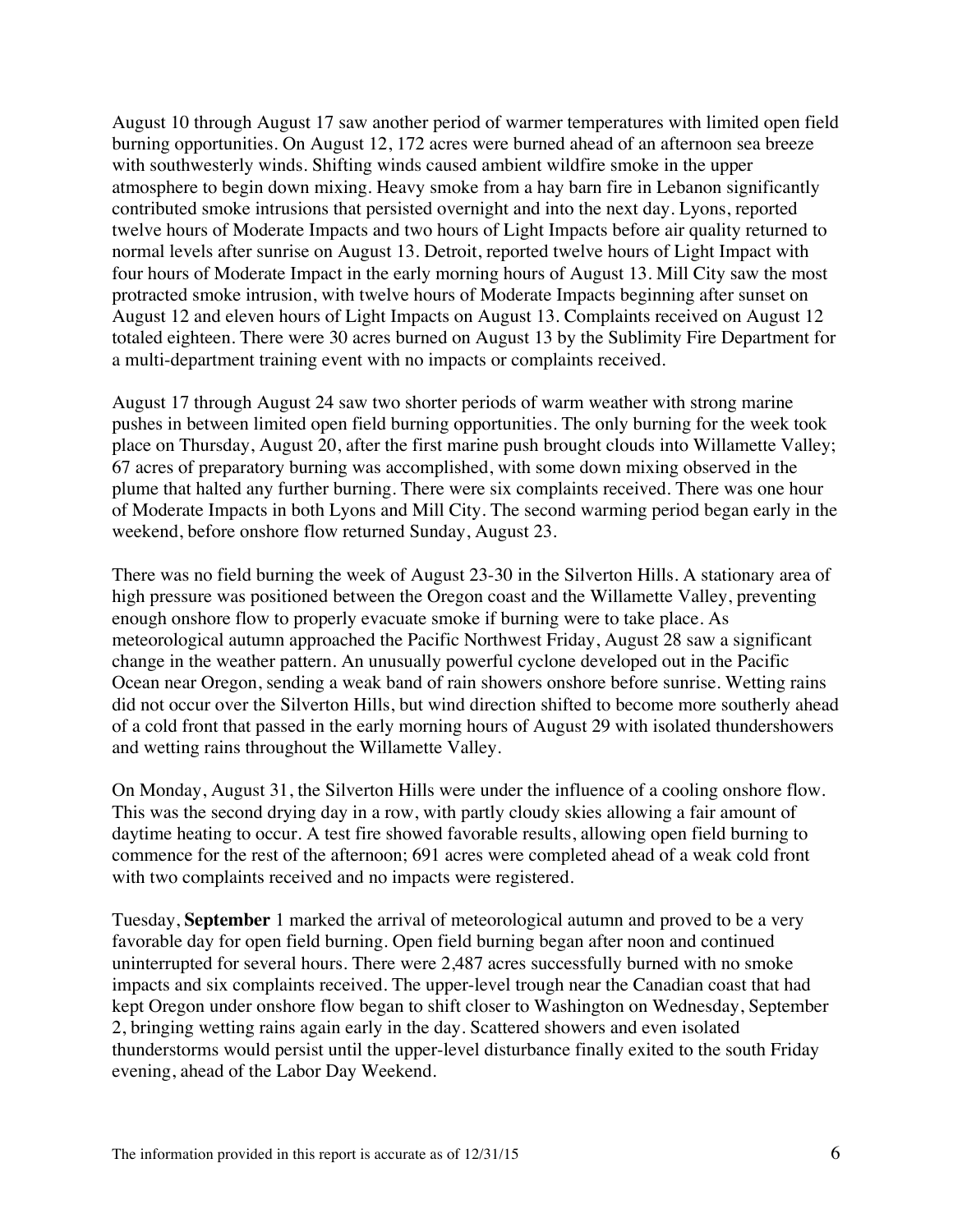The Labor Day Weekend passed with diminishing onshore flow, as an upper-level ridge expanded over the northeastern Pacific Ocean, creating a broad area of higher pressure over the Pacific Northwest. Warming air aloft suppressed mixing and temperatures during the day began to climb above seasonal averages on Tuesday, September 8. The influence of high pressure over the region created northerly surface winds with weak offshore gradients, preventing favorable conditions for open field burning. An upper-level trough approached southwestern Oregon early Friday morning, helping to weaken the high pressure over the Willamette Valley on September 11. Temperatures lowered back closer to seasonal averages for Sunday, September 13 as onshore flow returned to western Oregon, with increasing cloud coverage further reducing daytime heating.

Monday, September 14 saw winds remain northerly through most of the day, limiting possible field burning geographically while the elevated humidity from isolated showers further restricted open field burning operations. Several test fires were ignited totaling 206 acres. The marginal conditions for ventilation led to one hour of Light Impact to both Detroit and Lyons, with three hours of Light and four hours of Moderate Impacts to Mill City and six complaints. An upperlevel trough approached the region on Tuesday, increasing cloud cover under winds that were initially south-by-southeasterly. Wind direction changed to more favorable conditions midafternoon, as showers held off from impacting the Silverton Hills, allowing burning operations to begin late and run until nearly sunset. There were 647 acres completed on September 15, with no impacts or complaints received.

The upper-level trough deepened and slowed its advance into Oregon, providing cool showery weather with wetting rains until passing east of the Cascades on Thursday, September 17 after sunset. An upper-level ridge approaching the Pacific Northwest allowed mild, clear skies to return for the weekend. Open field burning was planned for Sunday, September 20 and weather conditions proved to be optimal as a weak mid-level trough swept across northern Oregon on Sunday evening; 1,310 acres were burned ahead of this trough, with one hour of Light Impact observed in Mill City before sunset and five complaints were received.

Unfavorable conditions settled in early the week of September 21, as a deep marine layer moved in after Sunday night's sea breeze. Widespread fog and clouds as well as elevated humidity made it difficult to warm the atmosphere and generate lift under a weakening September sun.

An upper-level trough off the coast of Oregon approached early Wednesday, September 23, turning onshore flow more south-to-southwest and helping to create a brief window of opportunity for open field burning. Modest mixing heights with some clouds moving over the Silverton Hills allowed 244 acres to be burned, with one hour of Light Impact in Lyons immediately after the last field was burned. There were three complaints received.

The upper-level trough stalled out off the coast of Oregon and began to weaken on Thursday, September 24. This provided a relatively neutral gradient over the Willamette Valley, keeping winds southerly with restricted lift. Only 19 acres were burned with one hour of Light Impact reported in Silverton and no complaints received. Ridging aloft with higher pressure at the surface expanded north into Oregon from Nevada, producing offshore flow with restricted mixing of the atmosphere through the final days of September.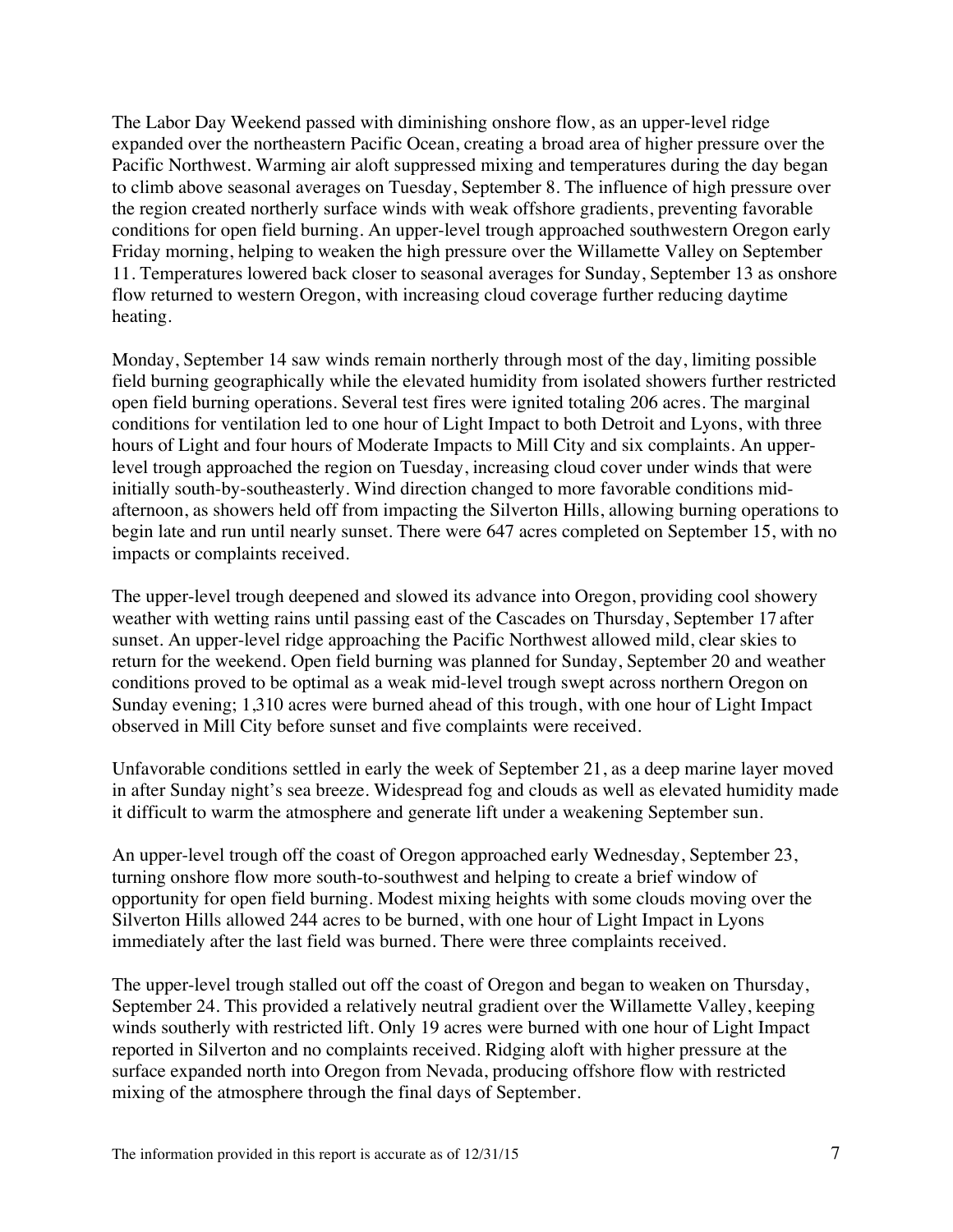Field conditions were determined to be unsuitable for burning on September 30, which brought the 2015 Field Burning Season to an end.

The total number of acres burned for the season equaled 12,123 acres over a total of 25 days. There were a total of 86 complaints regarding open field burning received during the 2015 fieldburning season (see Section 6). Detailed smoke impact data can be seen in Section 5.



## **Figure 1 Observed Temperatures at the Salem Airport**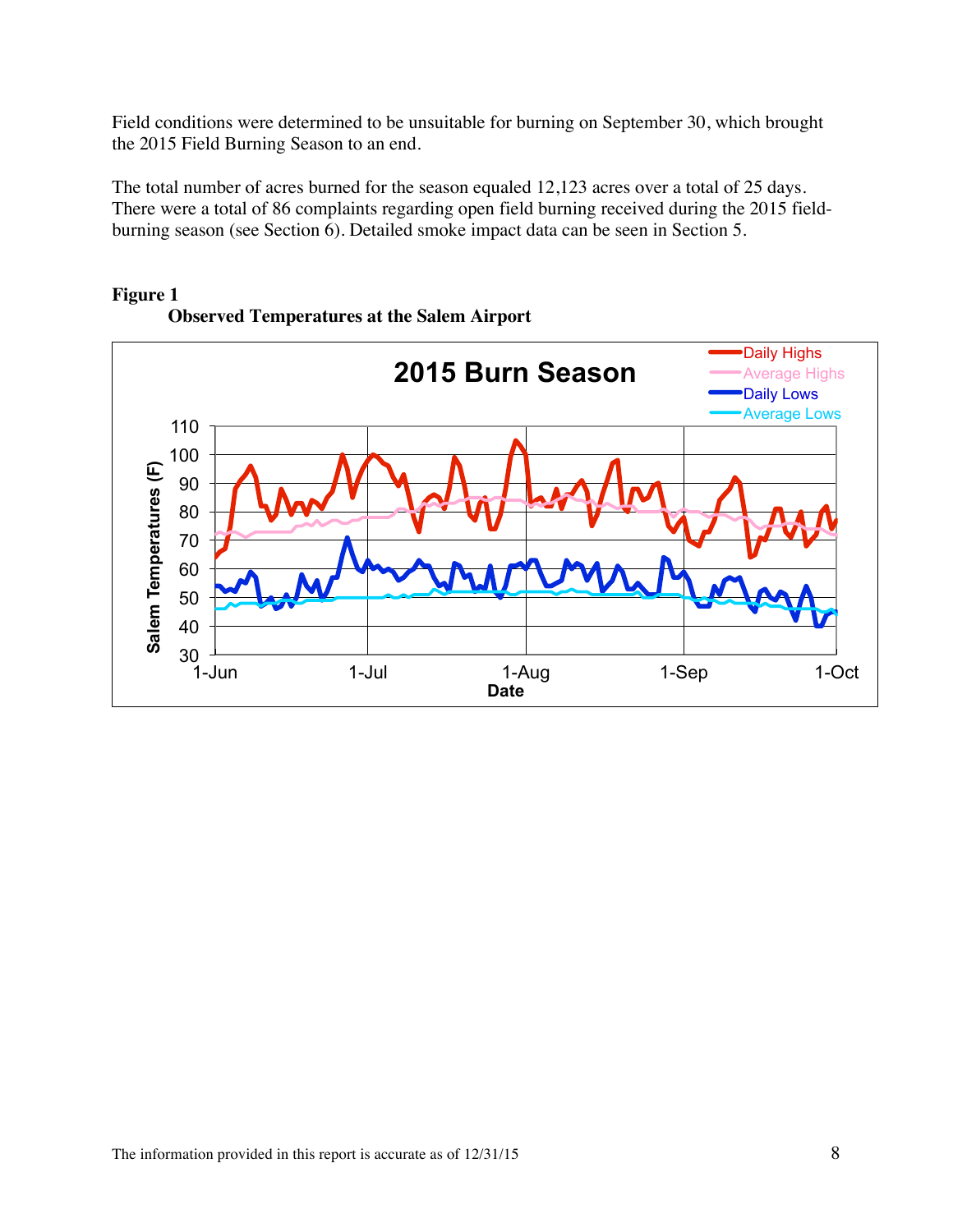**Figure 2 Salem Precipitation Observations**



## **3. Registered and Burned Acres**

Open field burning acreage registration begins in March and continues through April 1. Table 1 shows the breakdown of acres registered, the statutory limitation of each type, and the final allocation. The registration amounts show "on-time" registered acres. Registration totals can fluctuate slightly after "late-registration" is conducted.

#### **Table 1**

**Acres Registered On-time and Total Burned**

| Type                                                    | Limitation<br>(Maximum<br>burnable acres) | Acres<br><b>Registered</b><br>(As of April 2, 2015) | <b>Allocation</b> | <b>2015 Acres</b><br><b>Burned</b> |
|---------------------------------------------------------|-------------------------------------------|-----------------------------------------------------|-------------------|------------------------------------|
| <b>Identified Species &amp; Steep</b><br><b>Terrain</b> | 15,000                                    | 14,430                                              | $100\%$           | 12,123                             |

# **Definitions**

# **Type: Open Field Burning**

- **Identified Species:** Research has identified some species of grass seed that cannot be profitably produced without thermal sanitation. These identified species are Chewings Fescue, Creeping Red Fescue, and Highland Bentgrass.
- **Steep Terrain:** Fields located in the Willamette Valley where grass seed or cereal grain is grown; however, because of the steepness of the terrain, it is extremely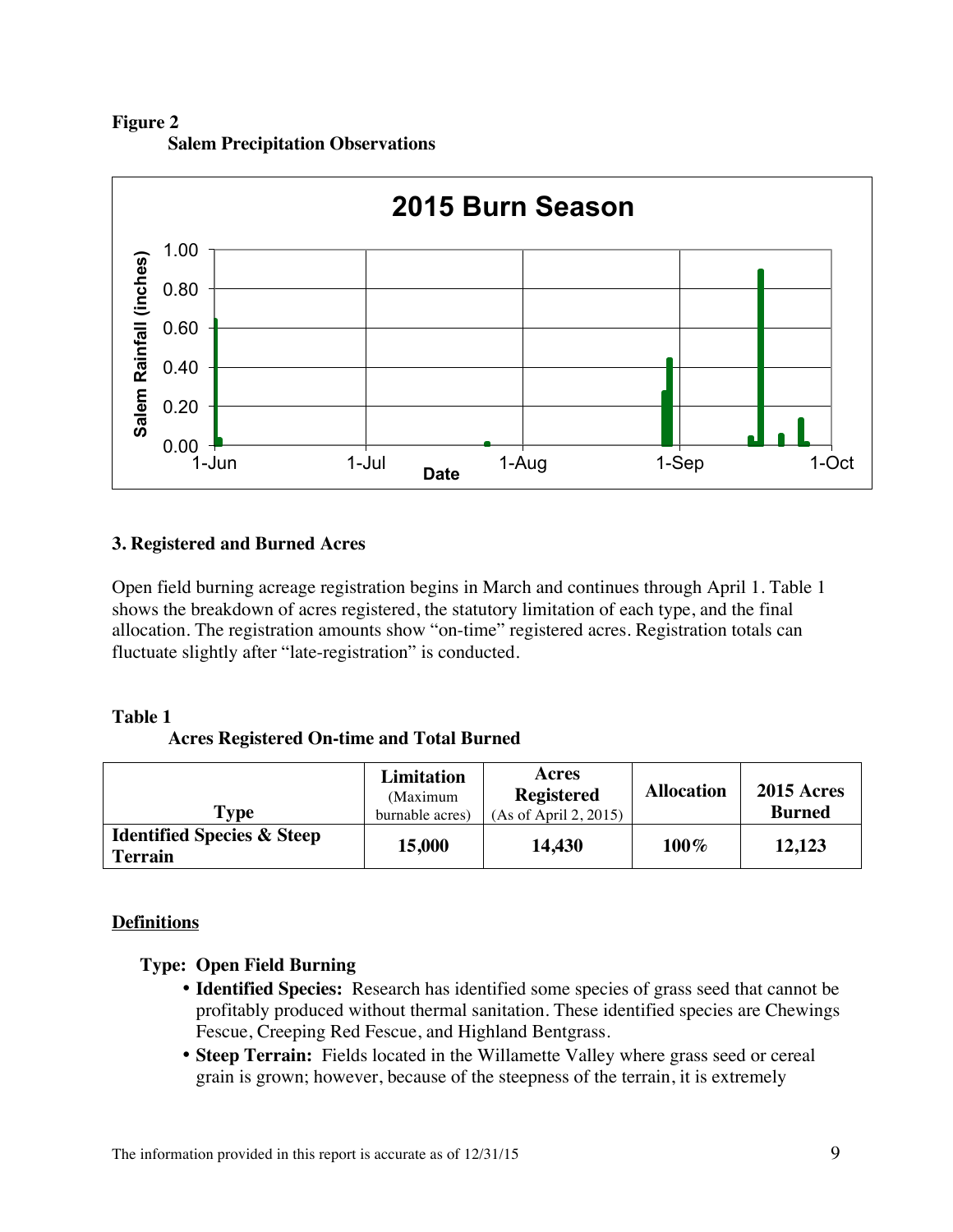difficult to apply alternatives to open field burning, and the perennial varieties of grass seed grown prevent erosion on steep hillsides.

# **4. Enforcement**

The 2015 Field-burning Season marked the eighteenth year that ODA has performed the enforcement function of the Smoke Management Program. This is stipulated under a Memorandum of Understanding with the Oregon Department of Environmental Quality, pursuant to Oregon Revised Statutes 468A.585.

There were two enforcement contacts during the 2015 field-burning Season. Both of these enforcement actions resulted in Letters of Warning.

# **5. Smoke Impacts**

It is the goal of the ODA Smoke Management Program, with the cooperation of the Willamette Valley grass seed and cereal grain growers, to reduce and/or eliminate smoke impacts in all populated areas. The combination of accurate weather prediction for open field burning, ODA field personnel observations, and grower experience all contribute to alleviate smoke impacts; however, smoke impacts still occur. Unexpected wind shifts, changes in mixing heights, transport wind speeds, and wind directions, along with inefficient lighting techniques can all contribute to the occurrence of impacts.

The number of hours recorded for smoke impacts in 2015 in cities monitored are outlined below.

*There were a total of 25 days when burning was conducted; 8 of the 25 days resulted in impacts during the 2015 season.*

- July 20, 2015, 581 acres burned with 1 Hour Light Impact in both *Lyons* and *Mill City*.
- August 7, 2015, 1377 acres burned with 3 Hours Light Impact in *Lyons*, 2 Hours Light Impact in *Mill City* and 1 Hour Moderate Impact in *Mill City*.
- August 12, 2015, 172 acres burned with *Lyons* Impacts: 2 Hours Light, 12 Hours Moderate; *Detroit* Impacts: 12 Hours Light, 4 Hours Moderate; *Mill City* Impacts: 11 Hours Light, 11 Hours Moderate.
	- o **August 12: Elevated readings were contributed to the Southern Oregon Wildfire smoke and the August 12, 2015, barn fire in Lebanon that contained 2,000 tons of straw. Sweet Home and Eugene Nephelometers were elevated due to the Southern Oregon Wildfires also.**
- August 20, 2015, 67 acres burned with 1 Hour Moderate Impact in both *Lyons* and *Mill City*.
- September 14, 2015, 206 acres burned with 1 Hour of Light Impact in both *Lyons* and *Detroit*, 3 Hours of Light Impact and 4 Hours of Moderate Impact in *Mill City*.
- September 20, 2015, 1310 acres burned with 1 Hour of Light Impact in *Mill* City.
- September 23, 2015, 244 acres burned with 1 Hour Light Impact in *Lyons*.
- September 24, 2015, 19 acres burned with 1 Hour of Light Impact in *Silverton*.